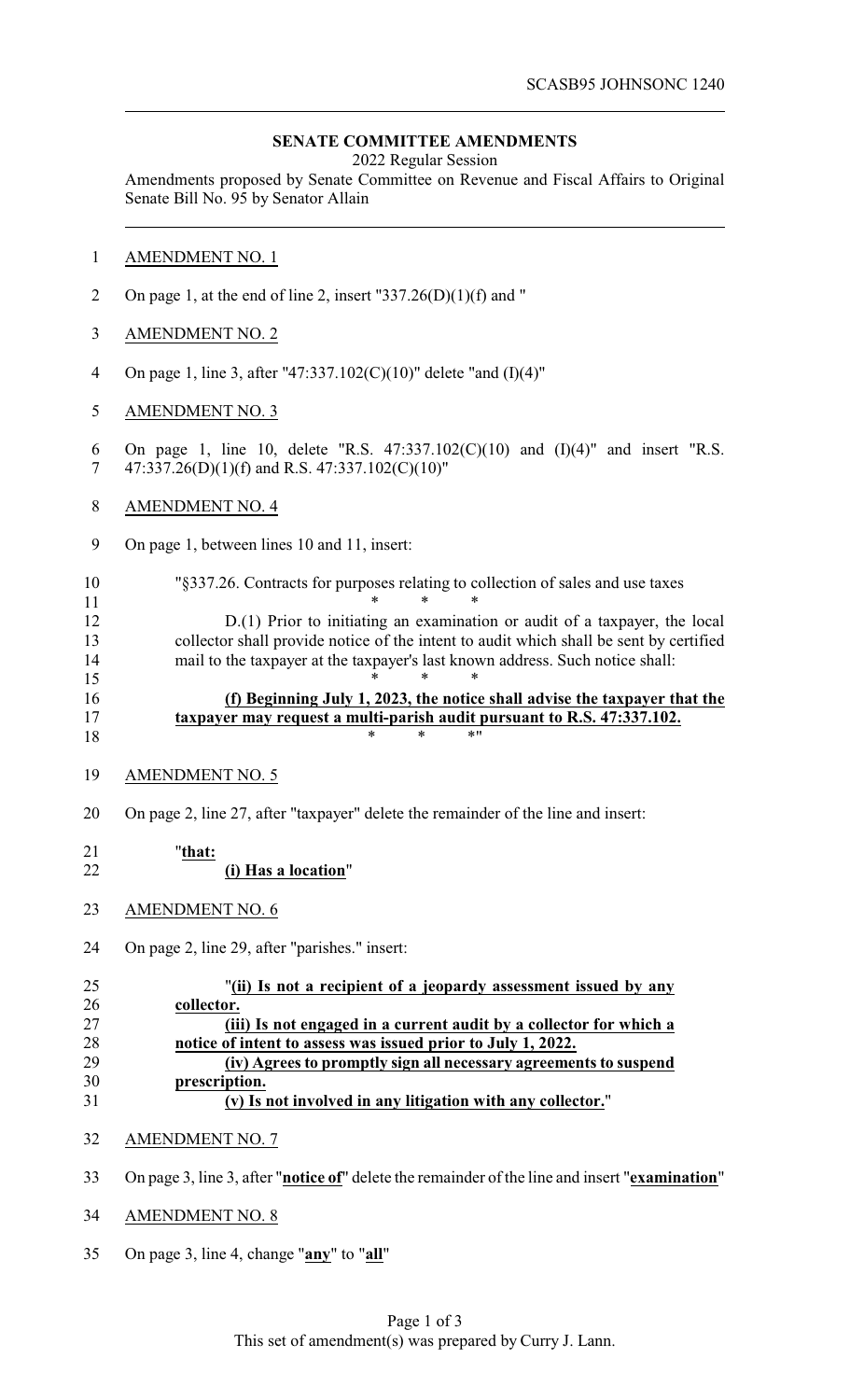## AMENDMENT NO. 9

- On page 3, line 4, after "**taxpayer**" delete the remainder of the line and delete line 5 and
- insert "**engaged in taxable transactions during the audit period.**"
- AMENDMENT NO. 10
- On page 3, line 6, between "**taxpayer**" and "**identify**" insert "**to**"
- AMENDMENT NO. 11
- On page 3, line 7, after "**taxes**" insert "**or obligated to pay sales and use taxes**"
- AMENDMENT NO. 12
- On page 3, line 9, change "**fifteen**" to "**thirty**"
- AMENDMENT NO. 13
- On page 3, line 12, after "**taxpayer**" delete the remainder of the line and delete line 13 and insert "**until after the completion of the multi-parish audit. This**"
- AMENDMENT NO. 14
- On page 3, line 17, after " audit." delete the remainder of the line and insert:

### "**Nothing herein shall prevent a local collector from furnishing auditors at its own expense to assist the board's auditors in conducting the multi- parish audit. All auditors participating in the multi-parish audit shall be bound by R.S.**"

- AMENDMENT NO. 15
- On page 3, line 18, after "**protocols**" delete "**in rules promulgated**" and insert "**required**"
- AMENDMENT NO. 16
- On page 3, at the beginning of line 23, change "**with**" to "**within**"
- AMENDMENT NO. 17
- On page 3, between lines 26 and 27, insert:

# "**(iii) The board shall notify any parish that opted out of the multi-parish audit that the audit has been completed within thirty days of the completion of the audit.**"

- AMENDMENT NO. 18
- On page 4, line 1, after "**board**" delete "**may provide by rule for**" and insert "**shall develop**"
- AMENDMENT NO. 19
- On page 4, line 4, after "**(3)**" delete "**On or before**" and insert "**Beginning**" and after "**report**" insert "**annually**"
- AMENDMENT NO. 20
- On page 4, line 7, after "**requested**" insert "**by taxpayers**"